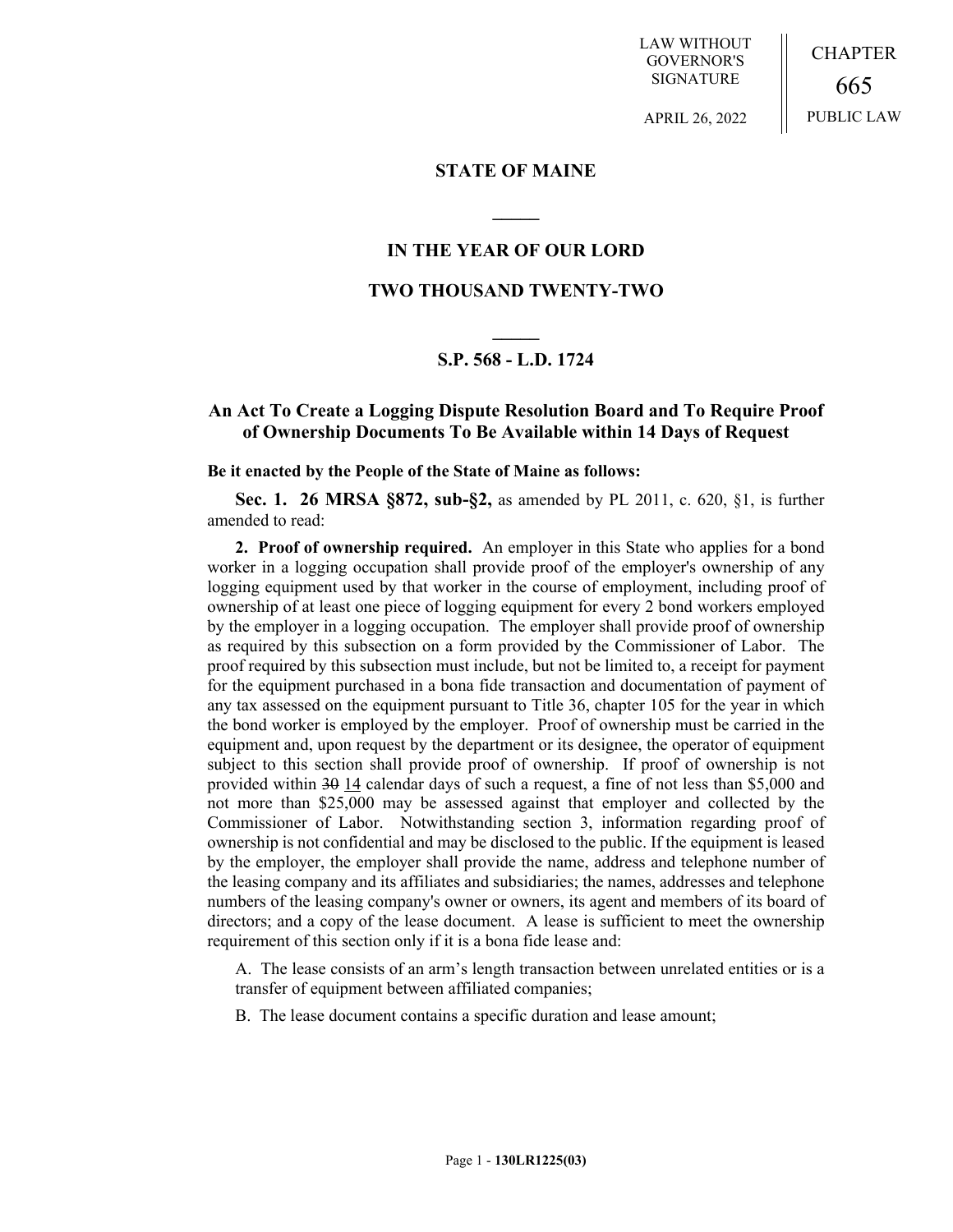C. The lessor is not an entity owned or controlled by a bond worker or a bond worker's spouse, parent, child, sibling, aunt, uncle or cousin or person related to a bond worker in the same manner by marriage, or by any combination of a bond worker and the bond worker's family members described in this paragraph;

D. The lessor is a leasing business as evidenced by a lease of logging equipment to at least 3 different, unrelated entities within each of the past 3 years; and

E. The lessor provides proof of payment of personal property tax assessed on the leased equipment.

**Sec. 2. 26 MRSA §872, sub-§2-A,** as corrected by RR 2013, c. 1, §42, is amended to read:

**2-A. Notification.** An employer filing for certification from the United States Department of Labor to hire a bond worker to operate logging equipment shall at the time of filing notify the Maine Department of Labor and provide, for the year in which the bond worker is employed, the number of bond workers requested; a list of each piece of logging equipment, including serial number, a bond worker will operate; receipts for payment for the logging equipment purchased in bona fide transactions; and documentation of payment of any tax assessed on the logging equipment pursuant to Title 36, chapter 105. An employer shall notify the Maine Department of Labor within 30 14 calendar days of the date on which a bond worker begins work in the State and shall specify the name of the bond worker and the anticipated locations where the bond worker will be conducting work and shall provide a copy of the United States Customs and Border Protection's entry form for that worker. The employer shall certify to the Maine Department of Labor that the employer is not requiring the bond worker to engage in point-to-point hauling of forest products within the State or to otherwise violate federal cabotage laws. If the notification is not provided within 30 14 calendar days of the date on which a bond worker begins work, a fine of not less than \$5,000 and not more than \$25,000 must be assessed against that employer and collected by the Commissioner of Labor.

**Sec. 3. 26 MRSA §931, first ¶,** as amended by PL 2021, c. 421, §1, is further amended to read:

The State Board of Arbitration and Conciliation, in this subchapter called "the "board," consists of 3 members appointed by the Governor from time to time upon the expiration of the terms of the several members for terms of 3 years. One member must be an employer of labor or selected from an association representing employers of labor, and another must be an employee or selected from a bona fide trade or labor union. The 3rd member must represent the public interests of the State and serves as chair. Vacancies occurring during a term must be filled for the unexpired term. When meeting to deliberate or vote with respect to a matter before the board, members of the board are entitled to receive \$150 a day per meeting for their services for the time actually employed in the discharge of their official duties. For all other purposes, members of the board are entitled to receive \$300 a day for their services for the time actually employed in the discharge of their official duties. They are entitled to receive their traveling and all other necessary expenses. The costs for services rendered and expenses incurred by the State Board of Arbitration and Conciliation and any state allocation program charges must be shared equally by the parties to the proceedings and must be paid into a special fund administered by the Maine Labor Relations Board. Authorization for services rendered and expenditures incurred by the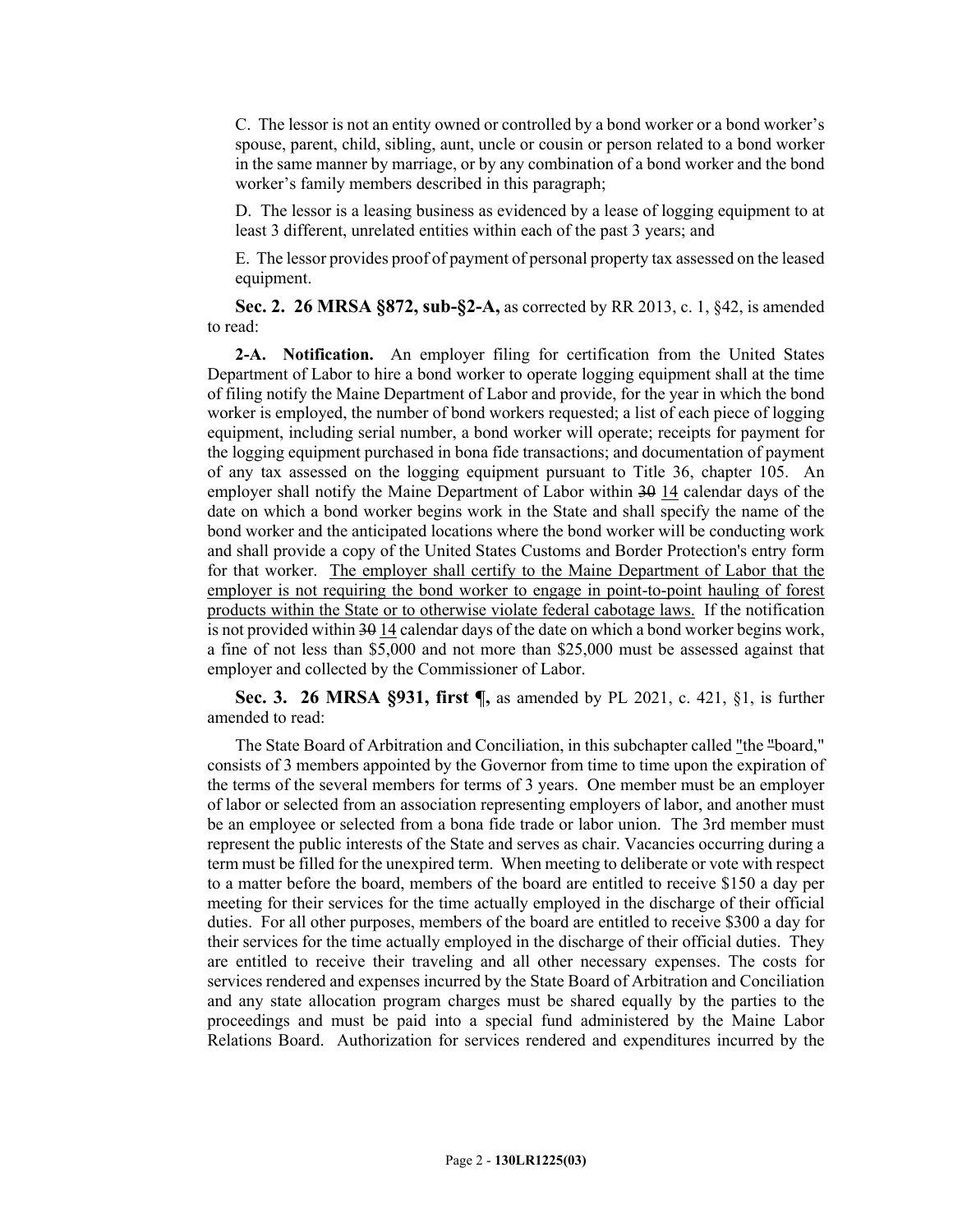State Board of Arbitration and Conciliation is the responsibility of the Executive Director of the Maine Labor Relations Board. All costs must be paid from that special fund. The executive director may estimate costs upon receipt of a request for services and collect those costs prior to providing the services. The executive director shall bill or reimburse the parties, as appropriate, for any difference between the estimated costs that were collected and the actual costs of providing the services. Once one party has paid its share of the estimated cost of providing the service, the matter is scheduled for hearing. A party who has not paid an invoice for the estimated or actual cost of providing services within 60 days of the date the invoice was issued is, in the absence of good cause shown, liable for the amount of the invoice together with a penalty in the amount of 25% of the amount of the invoice. Any penalty amount collected pursuant to this section remains in the special fund administered by the Maine Labor Relations Board and that fund does not lapse. The executive director is authorized to collect any sums due and payable pursuant to this section through civil action. In such an action, the court shall allow litigation costs, including court costs and reasonable attorney's fees, to be deposited in the General Fund if the executive director is the prevailing party in the action. The executive director shall, annually, on or before July 1st, make a report of the activities of the State Board of Arbitration and Conciliation to the Governor. The board shall from time to time adopt rules of procedure as it determines necessary, including rules for the Logging Dispute Resolution Board pursuant to chapter 47. Rules adopted pursuant to this section are routine technical rules as defined in Title 5, chapter 375, subchapter 2‑A.

**Sec. 4. 26 MRSA c. 47** is enacted to read:

## **CHAPTER 47**

## **LOGGING DISPUTE RESOLUTION BOARD**

#### **§3701. Definitions**

As used in this chapter, unless the context otherwise indicates, the following terms have the following meanings.

**1. Board.** "Board" means the Logging Dispute Resolution Board established in section 3702.

**2. Forest land.** "Forest land" means land used primarily for growth of trees to be harvested for commercial use.

**3. Forest landowner.** "Forest landowner" means a person that owns or possesses economic control over more than 50,000 acres of forest land.

**4. Forest products harvester.** "Forest products harvester" means an individual who qualifies as an independent contractor under section 1043, subsection 11, paragraph E and who is engaged in harvesting trees from forest land for a forest landowner.

# **§3702. Establishment**

**1. Establishment.** The Logging Dispute Resolution Board is established, under the authority of the State Board of Arbitration and Conciliation established in chapter 9, subchapter 2-A, to conduct proceedings under this chapter.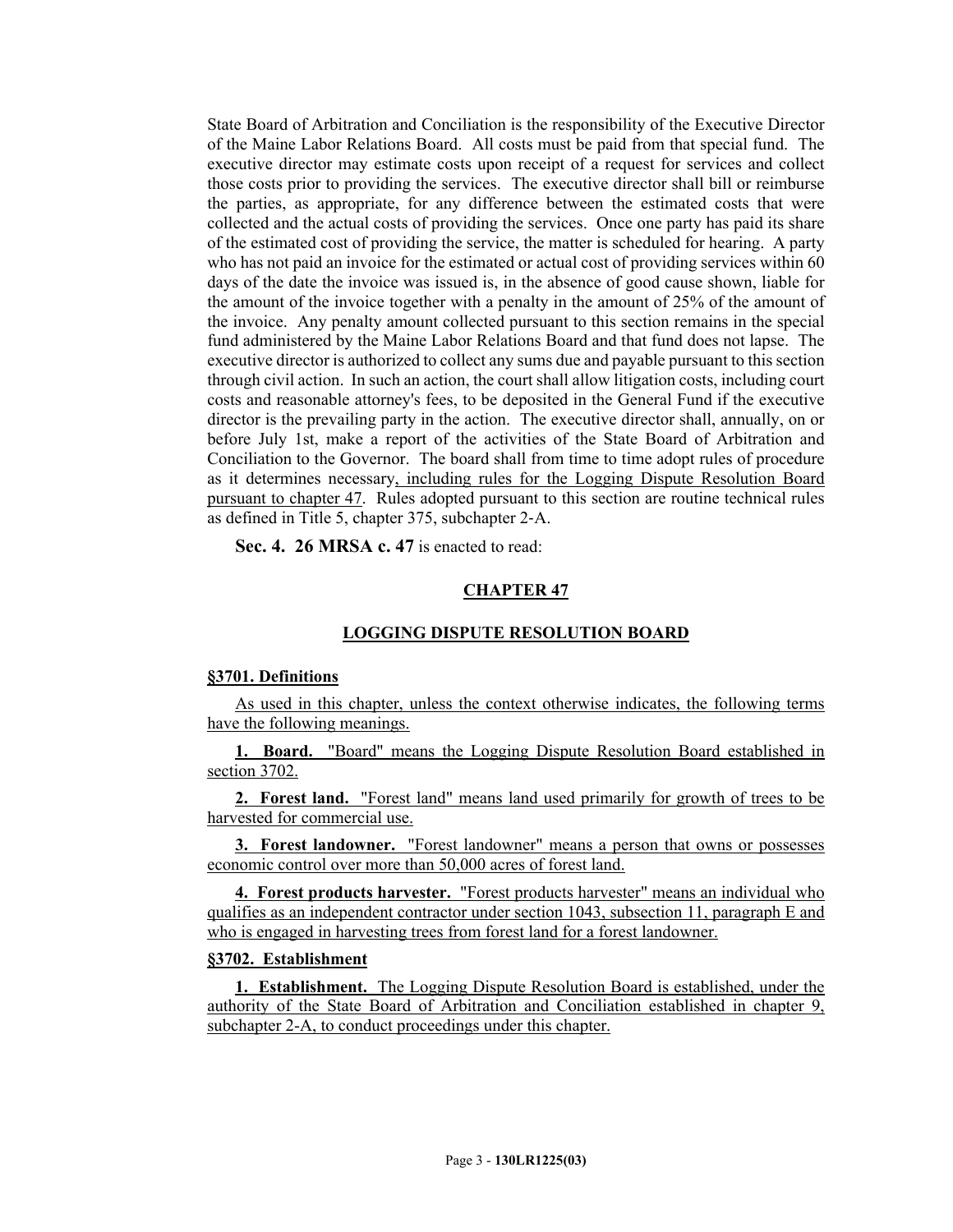# **§3703. Members; terms; compensation; quorum**

**1. Members.** The board consists of the following 3 members:

A. Two members appointed by the Governor, subject to review by the joint standing committee of the Legislature having jurisdiction over labor matters, as follows:

(1) One member representing forest landowners; and

(2) One member with experience in dispute resolution and arbitration representing forest products harvesters from a list submitted by the Maine AFL-CIO or its successor organization; and

B. The chair of the State Board of Arbitration and Conciliation, who serves as an ex officio member and as chair of the board.

**2. Terms; alternates.** Members of the board appointed under subsection 1, paragraph A serve terms of 2 years. The Governor shall appoint 2 alternate members to represent each interest set forth in subsection 1, paragraph A. Alternate members serve for the same terms, have the same responsibilities and duties and are entitled to the same privileges and emoluments as members. The alternate chairs of the State Board of Arbitration and Conciliation under section 931 shall serve as alternate chairs of the board. When for any reason a member of the board cannot participate in a particular proceeding, an alternate member having the same qualifications shall act as a member of the board in that proceeding. The member described in subsection 1, paragraph B does not need to be the same individual in each proceeding.

**3. Compensation of members.** Notwithstanding Title 5, section 12004-B, subsection 1, the chair of the board is entitled to a rate of compensation of \$300 per day for participating in board proceedings. The other members are entitled to a rate of compensation of \$200 per day. All board members are entitled to travel and other expenses in the same manner as for State Board of Arbitration and Conciliation members under section 931.

**4. Quorum.** Two members of the board constitute a quorum. A vacancy in the board does not impair the power of the remaining members to exercise the powers of the board.

## **§3704. Board duties**

The board may hear and decide disputes between a forest products harvester and forest landowner in accordance with this section related to wage violations, payout amounts, contract violations or disputes related to hiring.

At a hearing, the board shall hear all interested persons who come before it and make an award, if appropriate, and written opinion, which is binding on the parties to the complaint. The chair of the board shall publish the board's written opinion and any award.

# **§3705. Filing of complaint**

**1. Who may file complaint.** A forest products harvester or forest landowner may file a complaint with the board stating the facts of a dispute. The filing must contain any information as required by the board by rule.

**2. Limitation on time to file complaint.** A forest products harvester or forest landowner may not file a complaint more than 2 years after an alleged dispute.

# **§3706. Proceedings**